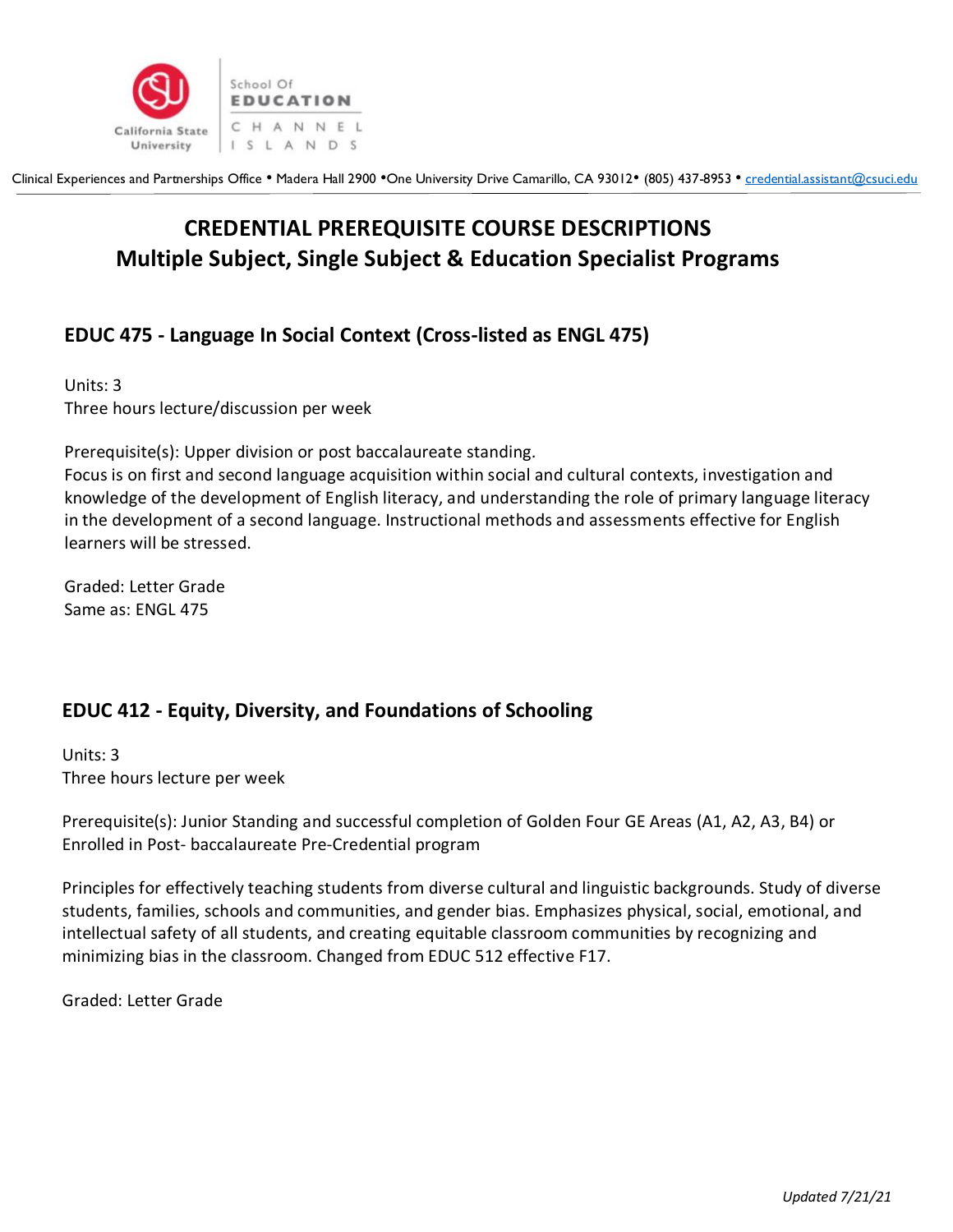

# **CREDENTIAL PREREQUISITE COURSE DESCRIPTIONS Multiple Subject, Single Subject & Education Specialist Programs (cont'd)**

## **SPED 345 - Individuals with Disabilities in Society (Cross-listed as PSY 345)**

Units: 3 Three hours lecture per week

Prerequisite(s): Junior Standing and successful completion of Golden Four GE Areas (A1, A2, A3, B4)

Explores disability studies and special education through an interdisciplinary lens by integrating multiple methods. Investigates major types of disabilities and giftedness, including definitions, causes, characteristics, and educational implications. Topics include disability perspectives and social, legal, and educational considerations of disability issues. Substantial focus on writing.

Graded: Letter Grade Same as: [PSY 345](https://catalog.csuci.edu/content.php?filter%5B27%5D=SPED&filter%5B29%5D=345&filter%5Bcourse_type%5D=-1&filter%5Bkeyword%5D=&filter%5B32%5D=1&filter%5Bcpage%5D=1&cur_cat_oid=53&expand=&navoid=3949&search_database=Filter#tt3069)

## **EDMS 422 - Creating and Managing Effective Elementary School Learning Environments**

Units: 5 Three hours lecture and four hours activity per week

Prerequisite(s): Junior Standing or Enrolled in Post- baccalaureate Pre-Credential program Participants observe student behavior in multilingual/multicultural inclusive elementary classrooms, or in education specialist settings; acquire and apply knowledge of classroom behavior assessment principles and tools; learn how to guide students' social behavior; create classrooms that facilitate learning for all students and communicate with families. Weekly participatory observation in selected elementary schools under the supervision of a classroom teacher and course instructor precedes the class meeting. A Certificate of Clearance as approved by the California Commission on Teacher Credentialing (CTC) together with a copy of TB clearance is required. Clearances are submitted to the course instructor at the first class meeting. Participation at a school site is not permitted without clearances. For assistance in obtaining clearance visit: [http://www.ctc.ca.gov/credentials/apply.html.](http://www.ctc.ca.gov/credentials/apply.html) Changed from EDUC 522 effective F17 Repeat 2 times up to 10 units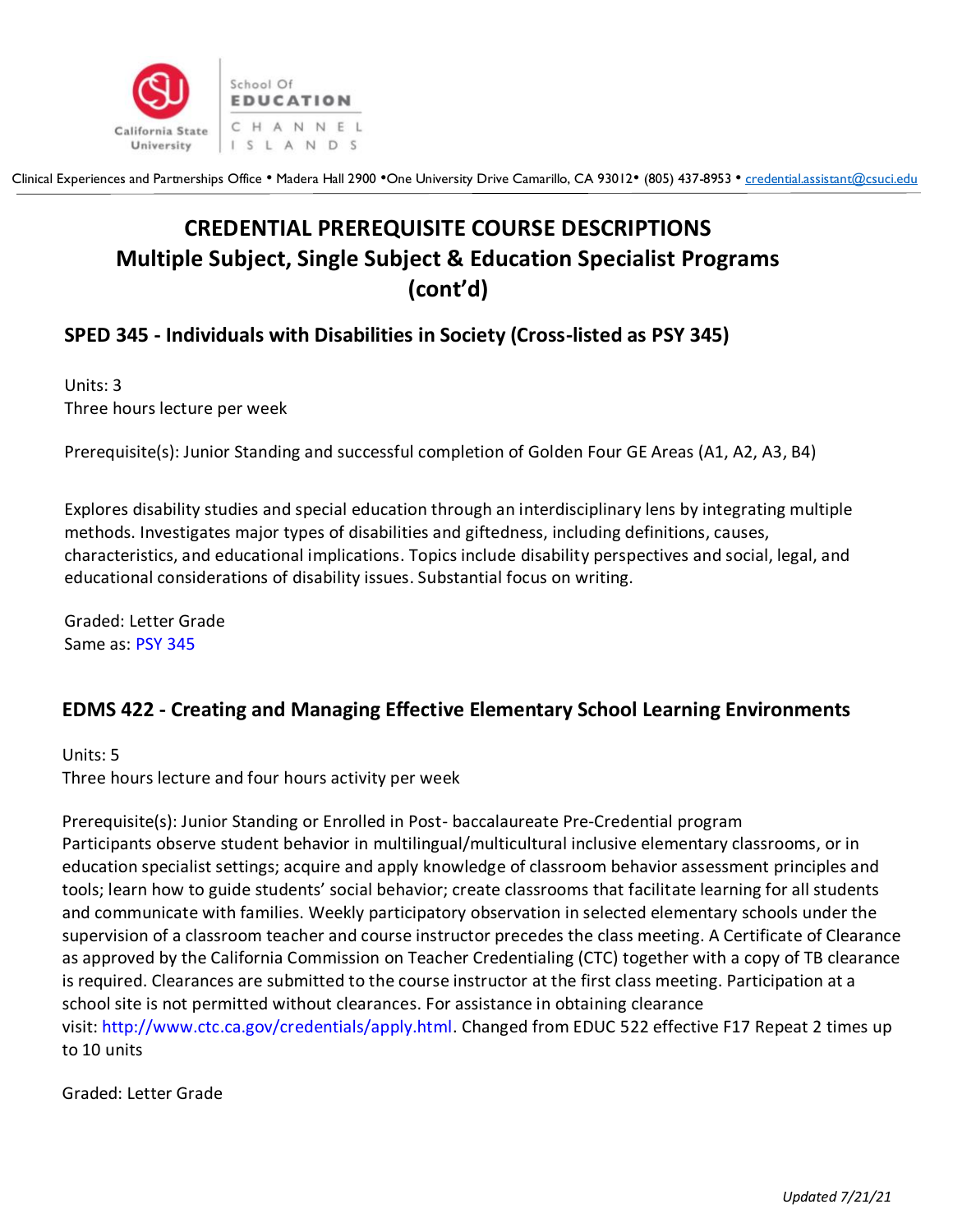

# **CREDENTIAL PREREQUISITE COURSE DESCRIPTIONS Multiple Subject, Single Subject & Education Specialist Programs (cont'd)**

## **EDSS 424 - Creating and Managing Effective Secondary School Learning Environment**

Units: 5 Three hours lecture and four hours activity per week

Prerequisite(s): Junior Standing or enrolled in post-baccalaureate pre-credential program

Description: Participants observe students' behavior in multilingual/multicultural inclusive secondary classrooms, or in education specialist settings; acquire and apply knowledge of classroom behavior, assessment principles, and tools; learn how to guide students' social behavior; create classrooms that facilitate learning for all students and communicate with families. Weekly participatory observation in selected secondary schools under the supervision of a classroom teacher and course instructor precedes the class meeting. A Certificate of Clearance as approved by the California Commission on Teacher Credentialing (CTC) together with a copy of TB clearance is required. Clearances are submitted to the course instructor at the first class meeting. Participation at a school site is not permitted without clearances. Changed from EDUC 524 effective F17. Repeat 2 times up to 10 units.

Graded: Letter Grade

#### **EDMS 410 - Child Growth and Development During the Elementary School Years**

Units: 3 Three hours lecture per week

Prerequisite(s): Junior Standing and successful completion of Golden Four GE Areas (A1, A2, A3, B4) or Enrolled in post- baccalaureate Pre-Credential program

Introduction to the stages of child growth and development for middle childhood years (ages 5-12). Major concepts, principles, and theories of how physical, social, emotional, and cognitive development impacts learning in diverse classroom settings for this age group. Changed from EDUC 510 effective F17. Repeat 2 times up to 6 units.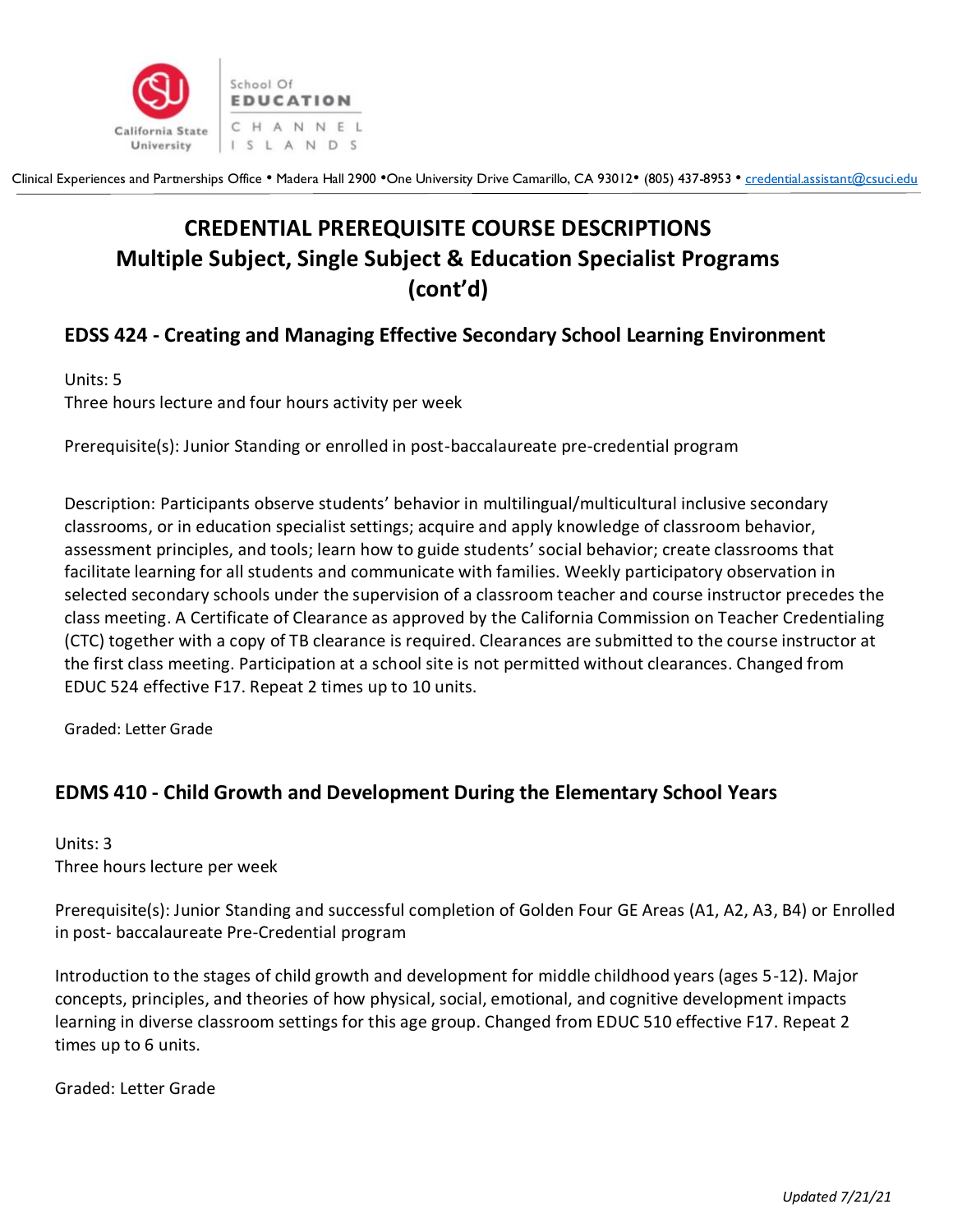

# **CREDENTIAL PREREQUISITE COURSE DESCRIPTIONS Multiple Subject, Single Subject & Education Specialist Programs (cont'd)**

#### **EDSS 415 - Adolescent Development for Secondary Educators**

Units: 3 Three hours lecture per week

Prerequisite(s): Junior Standing or Enrolled in Post-baccalaureate Pre-Credential program

Description: Focuses on specific aspects of adolescent development that influence teacher-student interactions and relationships in secondary classrooms. Emphasizes the particular challenges and possibilities teachers encounter when working with adolescent students across differences in culture, ethnicity, gender, linguistic heritage, race, sexual orientation, and socioeconomic status. Changed from EDSS 515 effective F17.

Graded: Letter Grade

# **CREDENTIAL PREREQUISITE COURSE DESCRIPTIONS**

**Bilingual Authorization Program**

#### **EDML 416 - Foundations of Bilingual Education**

Units: 3 Three hours of lecture

An overview of the context for bilingual education and bilingualism in California and the United States. Examines the history, policies, programs, practices, and research on bilingual education and bilingualism. Special emphasis is placed on policies impacting the establishment and implementation of various types of bilingual education programs; research-based theories and practices informing bilingual education; the relationship of culture and language in students served in bilingual programs; and the impact of developing strong school-home connections on the academic success and well-being of bilingual students.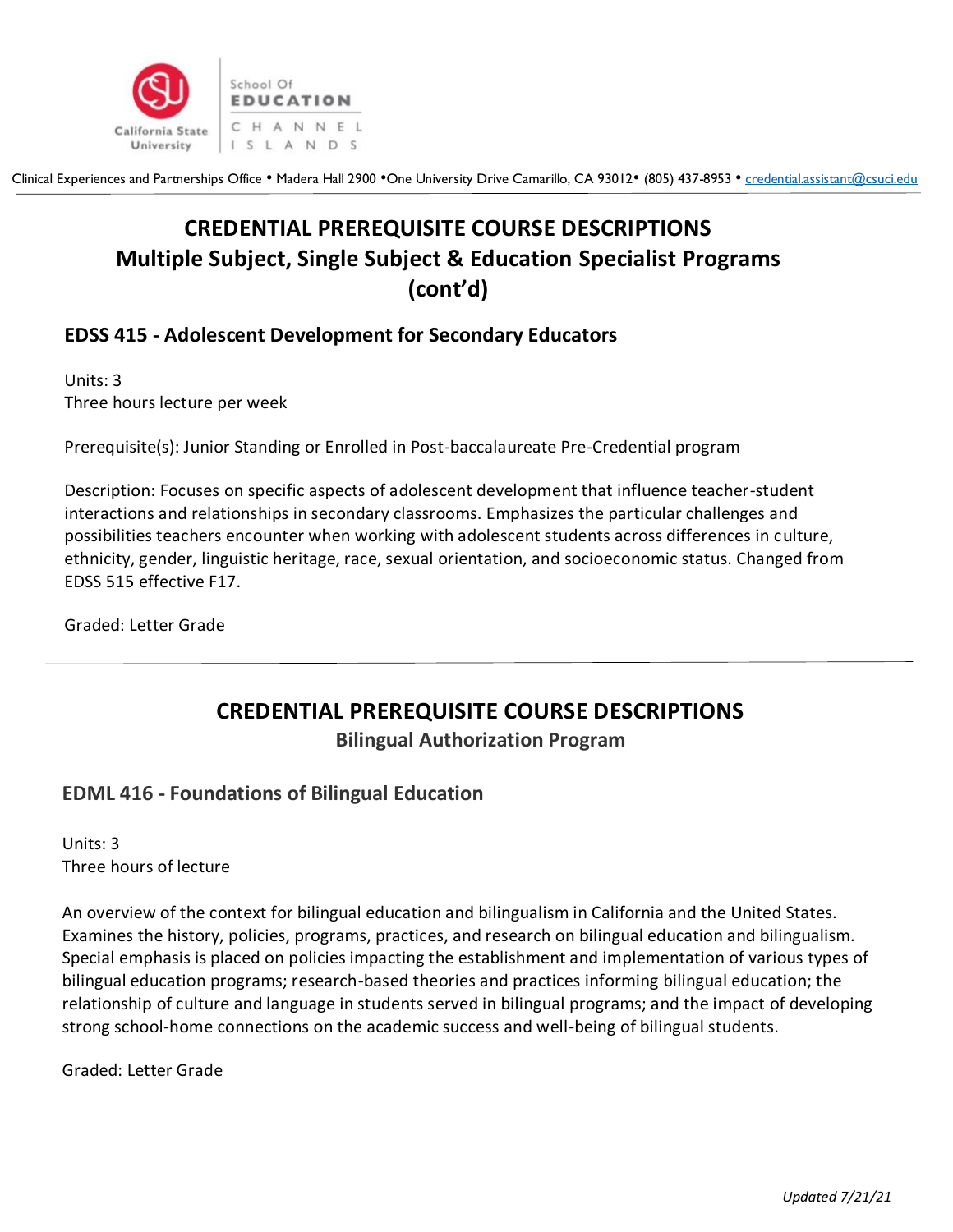

## **CREDENTIAL PREREQUISITE COURSE DESCRIPTIONS**

**Bilingual Authorization Program (cont'd)**

## **EDML 417 - The Socio-Cultural Context of Bilingual Schooling**

Units: 3 Three hours lecture per week

Prerequisite(s): Junior Standing or Enrolled in Post-baccalaureate Pre-Credential program

Description: A sociolinguistic approach to the study of verbal and non-verbal elements of communicative appetence amongst Latinas/-os, including traditional patterns of communication and use of the United States. Changed from EDML 617 effective F17

Graded: Letter Grade

#### **CHS 349 - Chicana/os, Latina/os, and Education (Cross-listed as EDUC 349)**

Units: 3 Three hours lecture per week

Prerequisite(s): Junior standing and successful completion of Golden Four GE Areas (A1, A2, A3, B4)

Presents a broad social, cultural, political, and historical overview of Chicana/o and Latina/o education in the United States. Provides a holistic approach to Chicana/o and Latina/o educational experiences by exploring K-16 schooling policies and practices, as well as teaching and learning in familial and community contexts from a historical and contemporary perspective. Emphasizes the application of pedagogical theories to educational practice and research with and for Chicana/os and Latina/os.

Graded: Letter Grade

Same as: EDUC 349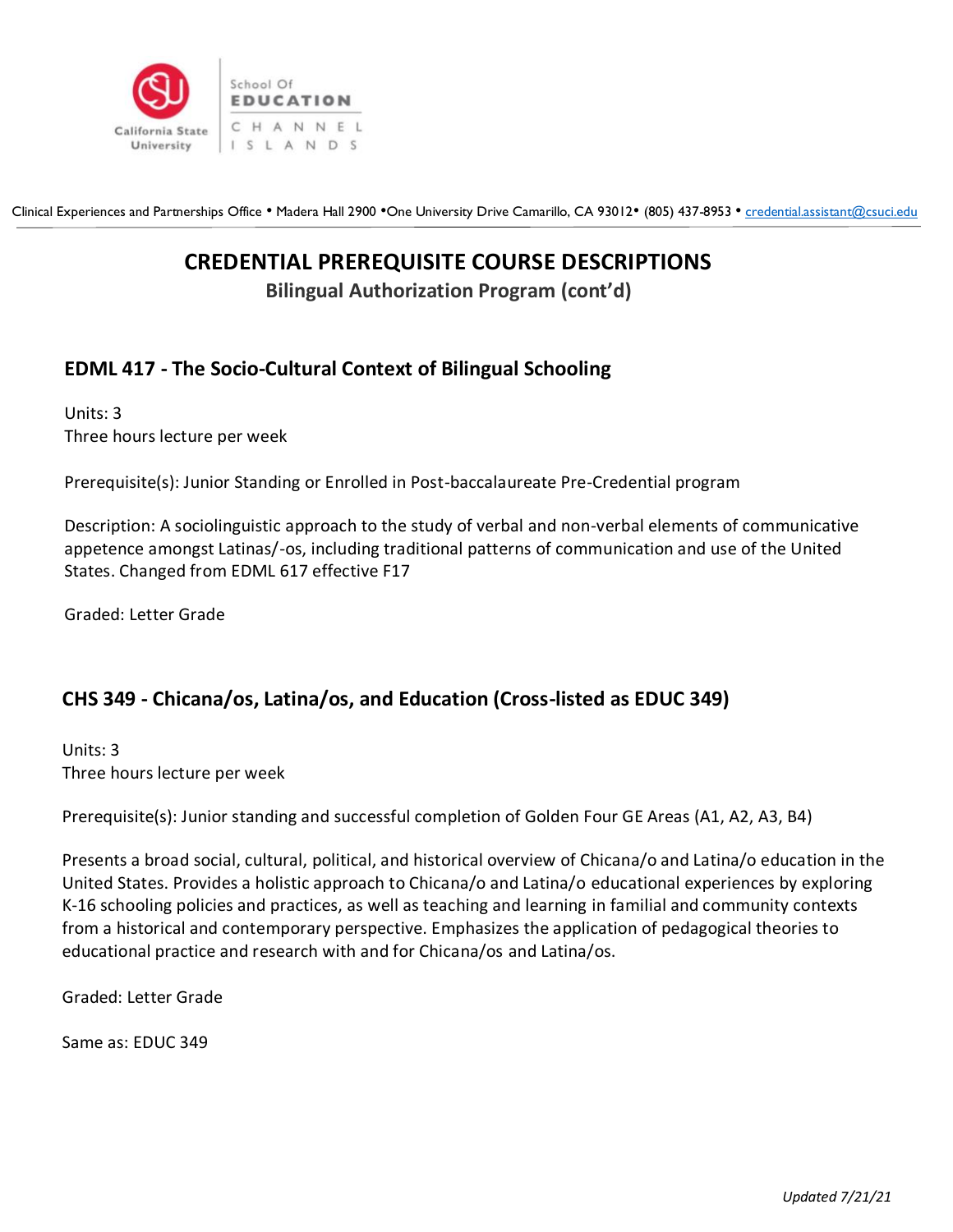

## **CREDENTIAL PREREQUISITE COURSE DESCRIPTIONS**

**Bilingual Authorization Program (cont'd)**

## **CHS 350 - Chicana/O History And Culture (Cross-listed as HIST 350)**

Units: 3 Three hours lecture per week

Description: Examines the historical settlement and culture of Chicanas/os in the United States to the present. Particular attention is given to the relationship of the Chicana/o experience to the economic, political, and social institutions of the United States. These institutions are examined in relation to historical movements and developments that span over several centuries.

Graded: Letter Grade

## **CHS 402 - Southern California Chicana/o History and Culture (Cross-listed as HIST 402)**

Units: 3 Three hours lecture per week

Prerequisite(s): Junior Standing and successful completion of Golden Four GE Areas (A1, A2, A3, B4)

Examines the cultural, economic, political, and social experience of Mexicana/os of the region from the U.S conquest to the 1990's. Particular attention is given to the interactions of this community with other ethnic and racial groups. The course utilizes literature, film, and art as mediums of learning about the culture and history of Chicana/os.

Same as: [HIST 402](https://catalog.csuci.edu/content.php?filter%5B27%5D=CHS&filter%5B29%5D=402&filter%5Bcourse_type%5D=-1&filter%5Bkeyword%5D=&filter%5B32%5D=1&filter%5Bcpage%5D=1&cur_cat_oid=53&expand=&navoid=3949&search_database=Filter#tt3934)